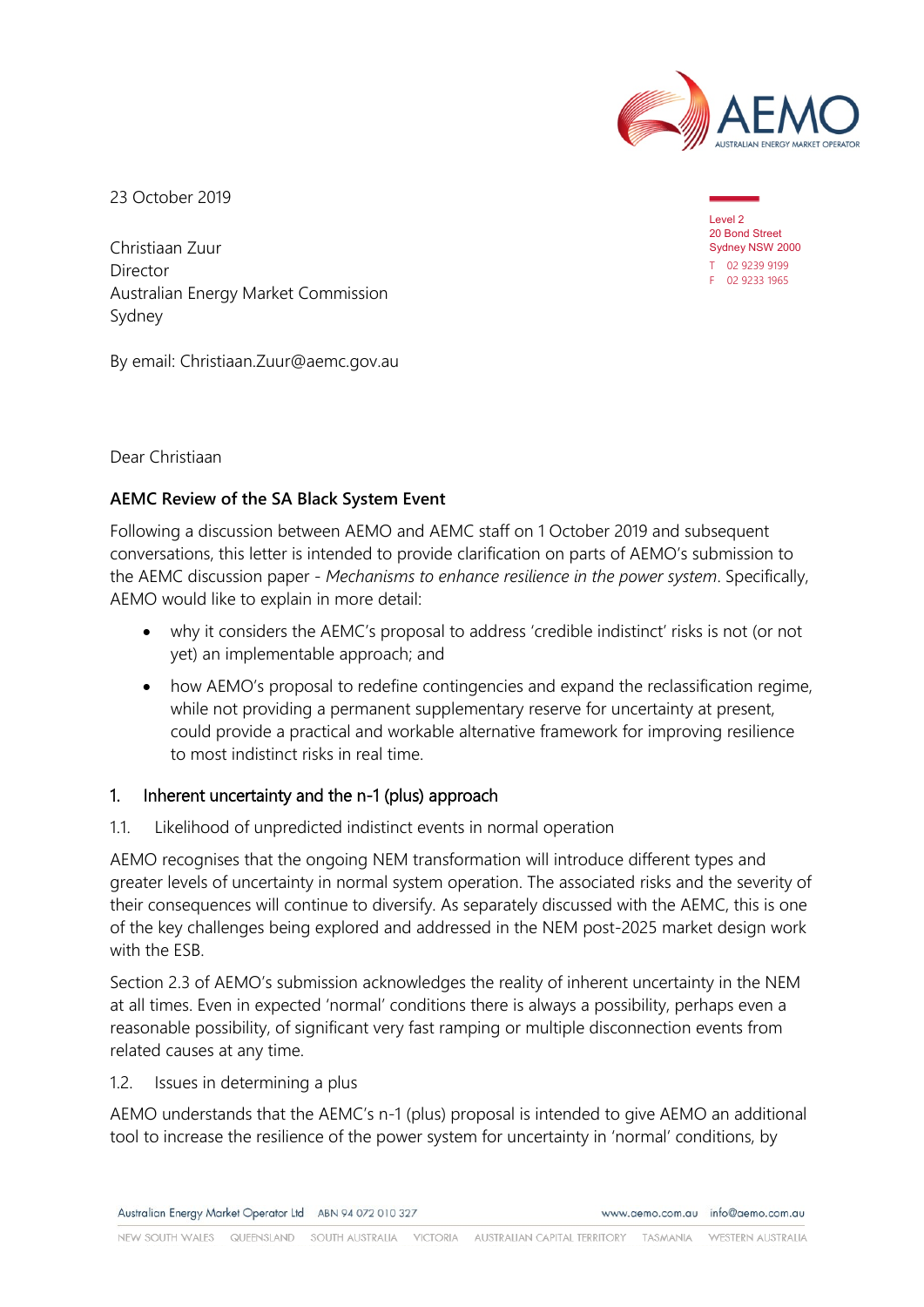

providing a form of reserve buffer. There are inherent difficulties and limitations in the AEMC's proposed approach to determine this buffer within the current framework. For example:

- AEMO's submission (Table 2) emphasised the breadth of supply- and demand-side sources of uncertainty which exist within the current operating environment. At this stage of the transition, further work is required to better characterise the nature and potential impacts of these sources of uncertainty.
- The use of FUM-like probabilistic measures should be avoided if there is inadequate data to draw firm statistical conclusions. The FUM's Bayesian belief model is trained on historic, observed data and considers uncertainty at the tails of the distribution – there will always be a sparsity of data points in this region which are subject to historic volatility. Given the transition of the power system and pace of change, there is a lag in the learning mechanism to reflect the current and future operating risk environment. For many arising issues, clear statistically significant empirical relationships have not emerged as yet. The accuracy of any probabilistic model (and ultimately its effectiveness and success) will be measured on a tool's ability to realistically and confidently characterise aspects of uncertainty associated with a 'credible' event. Further work is required.
- Section 2.5 of AEMO's submission highlighted key elements of how a proposed 'plus' must be considered within the regulatory framework and future market designs.<sup>[1](#page-1-0)</sup> The need for (e.g. system or economic), and type of (e.g. commitment or flexibility) reserves has not yet been clearly articulated within the context of the NEM's current system security and reliability frameworks, including its interaction with other market services such as FCAS. It may be premature to develop a 'plus' in isolation of other system service needs where there may be an opportunity to cooptimise and minimise costs. Methods to model and approximate the economic value of reserves including the cost of holding these reserves in line with consumers' willingness to pay is crucial.
- The AEMC's approach suggests that provision of a reserve in the form of 'plus' is the primary risk mitigation to manage 'credible' variability in supply and demand. AEMO notes, however, that it cannot substitute for measures to enhance the underlying resilience of the power system through initiatives such as AEMO's proposed enhancements to primary frequency response.

These issues give rise to a likelihood that, if a 'plus' had to be determined now, it would represent a significant over- or under-provision of reserve. In the former case, the cost to the market of holding those reserves could be high. In the latter, should an unexpectedly large event occur, the tool will be judged to have failed to fulfil its purpose.

These difficulties can be overcome with further time and resources to undertake detailed technical and economic analysis and stakeholder engagement. This could then support the development, testing and automation of suitable criteria and processes. This is work which is

Supplementary Response to AEMC Discussion Paper – October 2019 **PAGE 2 OF 6** PAGE 2 OF 6

<span id="page-1-0"></span><sup>&</sup>lt;sup>1</sup> Further work for future system service needs and changes to the NEM design should provide transparency on the pricing and procurement of these services; and consider the most economically efficient way to value, optimise, procure, dispatch and remunerate these services (i.e. through market or regulatory mechanisms).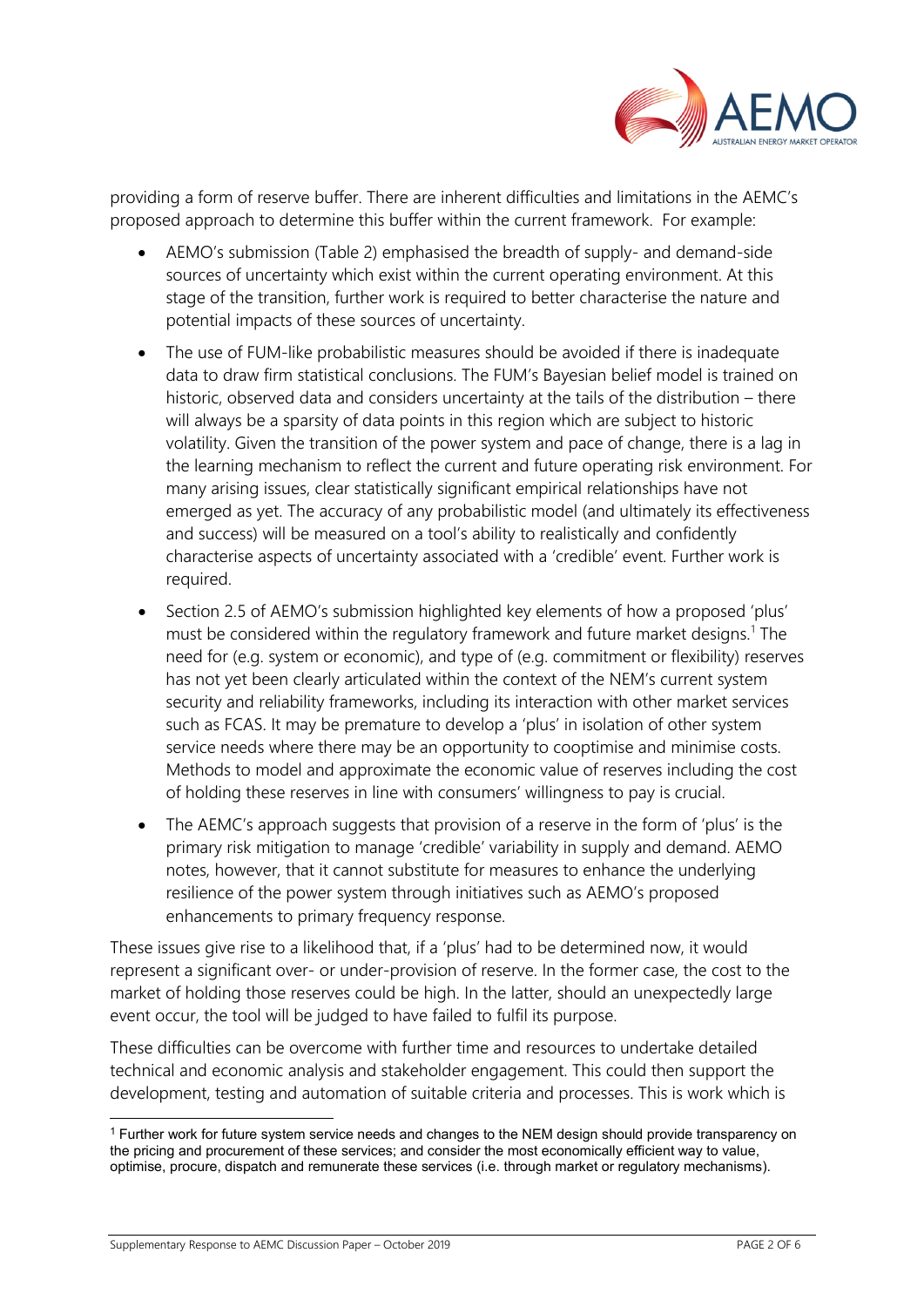

currently being pursued by both market bodies via the ESB post-2025 market design reform. It would be premature to introduce a 'plus' criteria in the rules in isolation of this reform.

1.3. Prioritise a better system for heightened risk

AEMO considers that a simpler and more effective approach could be adopted immediately to address circumstances where there are heightened risks to the power system while the NEM post-2025 work proceeds. These circumstances can be equated with periods when, under the n-1 (plus) proposal, AEMO might have been expected to set a high 'plus' because it foresees conditions in which a very large change may result from indistinct events. In AEMO's view, however, these would correspond to abnormal (rather than normal) operating conditions, which lead to greater variability becoming credible and hence requiring additional operational management. In the short to medium term, this should provide enough flexibility to address credible indistinct circumstances when it is objectively reasonable to do so, within an established (and if necessary extended) governance framework.

## 2. An alternative framework

In its submission, AEMO put forward an alternative proposal that could be applied to address indistinct risks in both the credible and non-credible quadrants. This proposal draws on the AEMC's concept of protected operation, and the proposed operational response recently endorsed by the Power System Security Working Group and summarised in section 3.3.1 (Table 4) of AEMO's submission. The primary difference is that it proceeds on the basis that the indistinct risks for which protective measures are taken will have become credible in the prevailing conditions.

As described in Section 3.3 of AEMO's submission, AEMO strongly supports the concept of protected operations, and welcomes ongoing engagement with the AEMC on workable detailed design principles. These would include triggers for the application of proptected operations, and the type of actions AEMO will take, to be set out in published and consulted system security procedures.

AEMO has further refined its proposal and undertaken preliminary drafting (attached) for potential changes to rule 4.2. The drafting is only indicative and AEMO recognises it may not adequately address all issues. In summary:

- A contingency event is no longer limited to something that causes the failure or removal from service of a generating unit or major transmission element. It is redefined as an event that would be expected to result in a sudden and unplanned change in the availability or operability of generation, networks or scheduled load. [2](#page-2-0) This allows the contingency framework to account for sudden reductions in operation, as might occur on the triggering of runback schemes or known control scheme actions.
- A credible contingency is still defined as a contingency that is considered reasonably possible in the surrounding power system circumstances. The key changes are:

<span id="page-2-0"></span><sup>&</sup>lt;sup>2</sup> Another alternative for potential consideration is to reconcile the contingency event definition with the generation, network and load events in the FOS (with appropriate amendment).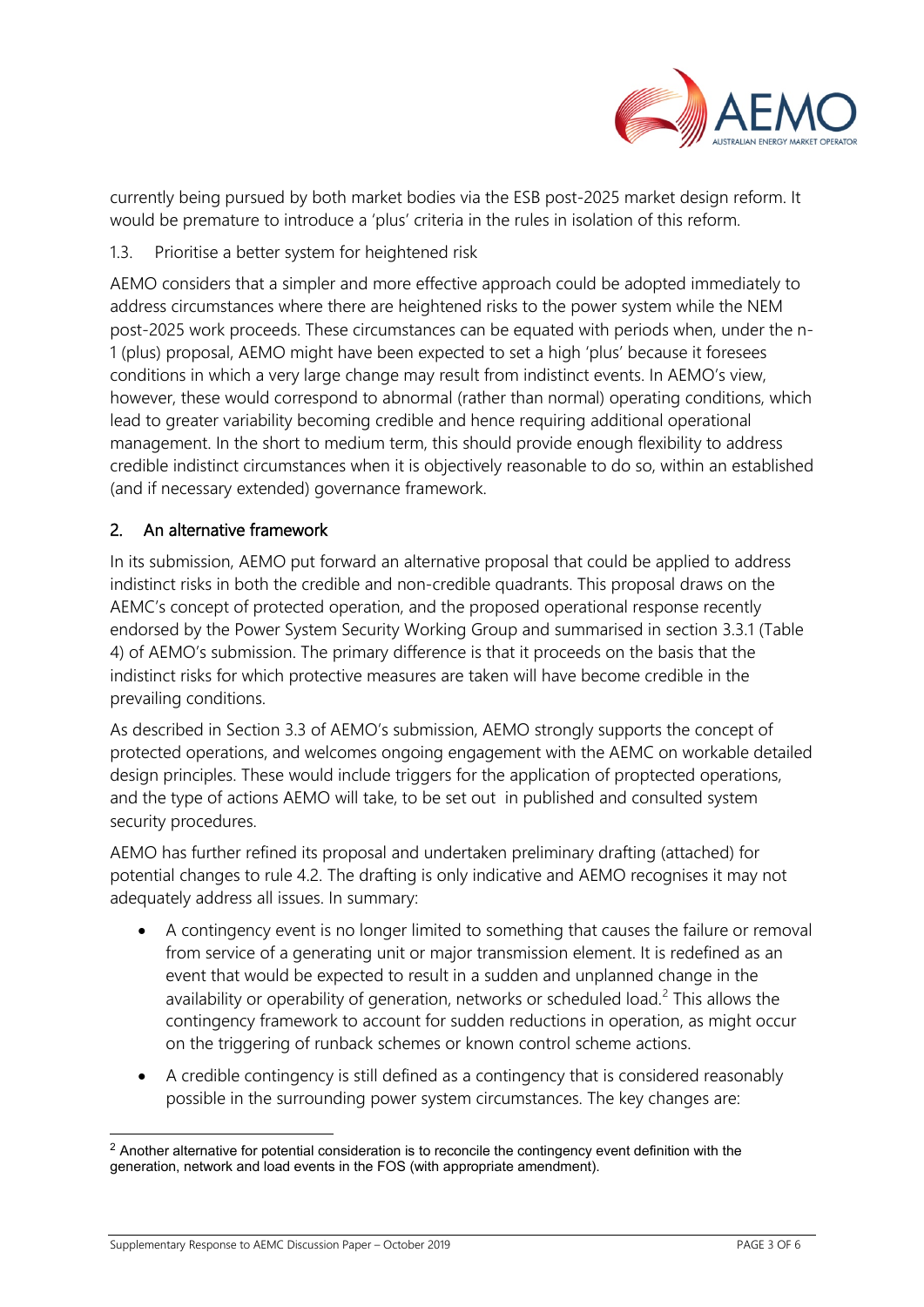

- o The examples of credible contingencies are removed.
- o There is a clear statement that, in the absence of abnormal conditions, certain events are not to be considered credible. These are three phase faults, busbar faults (currently implied in clause S5.1.8) and multiple simultaneous disruptive events.
- o The management of credible contingency events can take one of two forms depending on whether the plant at risk from the contingency can be specifically identified (i.e. distinct) or not (i.e. indistinct). Indistinct events will only be credible in abnormal conditions.
- The power system security principles will confirm that an indistinct credible contingency will be managed by taking measures to increase resilience such that AEMO expects the power system can be restored to a satisfactory operating state, even though it may not immediately return to that state – i.e. it may not 'land satisfactory'.
- The reclassification criteria will describe the criteria AEMO will apply when assessing the potential impact of various types and levels of abnormal conditions (as they do now), and also describe the nature of power system management actions AEMO may take when an indistinct contingency event becomes credible, consistent with the power system security principles. Practically, AEMO expects these actions are most likely to be, if and when appropriate and achievable, a combination of: recalling outages, reducing flows on interconnectors and other critical lines, constraining the level of at-risk generation, increasing reactive capability or increasing FCAS reserves.
- As is the case now, AEMO will issue market notices for reclassifications, which will also specify any additional actions taken or to be taken. Six monthly reclassification reporting will also continue, incorporating both distinct and indistinct events.

## 3. Flow-on effects and existing issues

AEMO considered the potential impact of the proposed changes on some other aspects of the rules that reference credible contingency events.

In one respect the proposed amendments do not materially change the current position, because the size of a credible contingency event is already fluid. The size of the largest credible contingency depends on power system and dispatch conditions at any time. Reclassification can and does occur regularly, potentially increasing the size of the largest normally possible credible contingency by an amount that cannot be determined in advance of the abnormal conditions occurring, because at that point it can encompass multiple events or plant at-risk. Accordingly, when other rules reference the consequences of a credible contingency event as a reference point for planning or capability assessment, it is currently not possible to ascertain the size of that contingency when carrying out that activity.

The key difference under the AEMO proposal is that, for indistinct credible contingencies, there can be no assurance that the steps taken to prepare the power system will result in it 'landing satisfactory'. Currently, the power system is expected to land satisfactory if the largest credible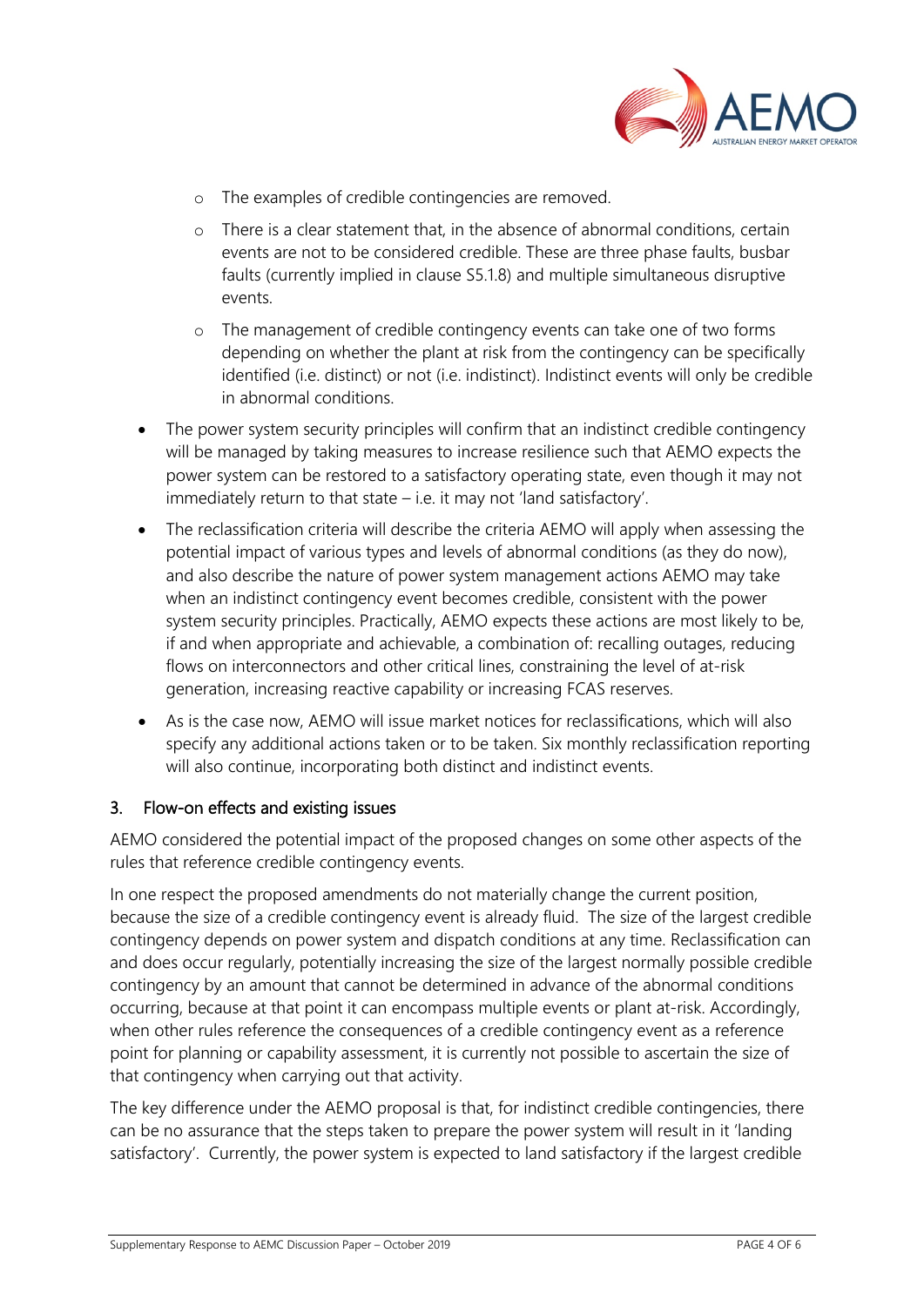

contingency event occurs, irrespective of its size at any given time, but noting that this can only ever be achieved to the extent reasonably practicable in the circumstances.

We looked at the following (non-exhaustive) examples of rules that reference credible contingency events:

- 3.9.3C Reliability standard is to include unserved energy resulting from a single credible contingency event on a generating unit or an inter-regional transmission element.
- 5.20.7 Inertia and system strength requirements methodologies must account for the maximum load or generation shedding and stability impacts expected for a credible contingency or protected event.
- S5.1a.3 Transient and voltage stability should be maintained for any credible contingency or protected event.
- S5.1.2.1 Network service providers to maintain power transfer capability for credible contingency events, specified in the clause with associated assumptions.
- S5.1.4 Network service providers to determine minimum access standards for voltage variation as a consequence of a credible contingency or protected event.
- S5.1.9 Fault clearance times for faults that are credible contingency events.
- S5.2.5.1 Reactive power capability sufficient to ensure all relevant system standards are met before and after credible contingency events.
- S5.2.5.5 Generating units must remain in continuous uninterrupted operation for any disturbance caused by a credible contingency event.

In the majority of cases where credible contingency events (or protected events) are considered outside Chapter 4 of the rules, what is really contemplated is the largest identifiable (distinct) credible contingency in normal or prior outage operating conditions. This is currently done in isolated instances (e.g. clauses 3.9.3C and S5.1.2.1/S5.1.8), but not in most others. As a matter of principle, it is necessary to consider and identify what is intended in each instance. AEMO considers this clarification is necessary even if AEMO's proposed framework is not implemented.

We also identified some other potential issues and anomalies in the current framework, and encourage the AEMC to consider these in its review. For example:

- AEMO notes that the rules apply the same expectation of 'returning to a satisfactory operating state' for protected events, even though the declared management actions may not be designed to achieve all aspects of a satisfactory operating state.<sup>[3](#page-4-0)</sup>
- The frequency operating standard provides operating tolerances equivalent to those applicable to credible contingencies for any 'generation event' or 'load event', both of

<span id="page-4-0"></span><sup>&</sup>lt;sup>3</sup> Noting there is a wider frequency tolerance band for protected events, other requirements (such as voltage and stability) are not relaxed for protected events.